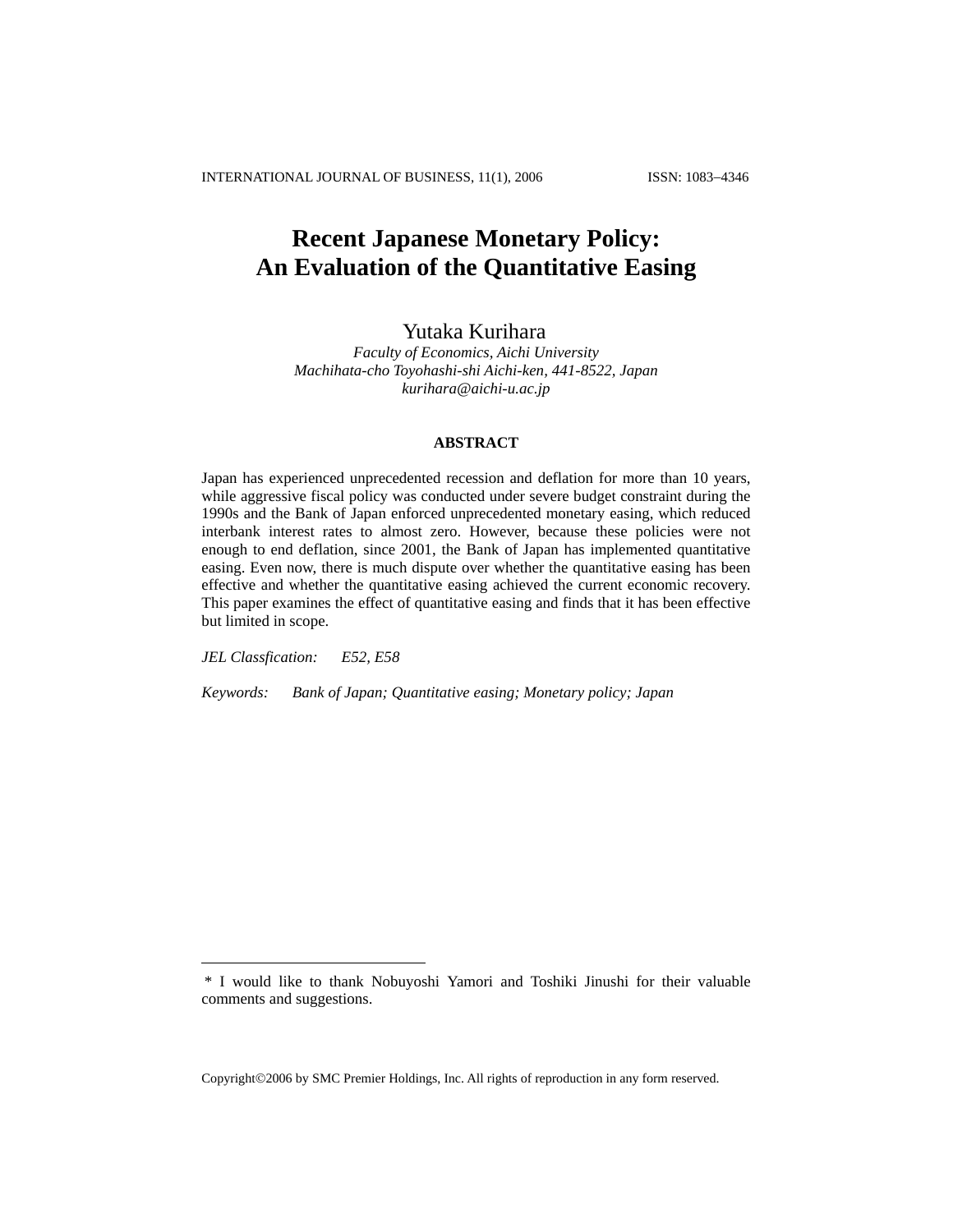## **I. INTRODUCTION**

Japan has experienced unprecedented recession and deflation for more than 10 years, while aggressive fiscal policy was conducted under severe budget constraints during the 1990s (except 1995–1997) and the Bank of Japan (BOJ) enforced unprecedented monetary easing, which reduced interbank interest rates to almost zero. However, because these policies were not enough to end deflation, since 2001, the BOJ has implemented quantitative easing. Of course, there is much dispute over whether quantitative easing has been effective and whether the quantitative easing achieved the current economic recovery. Therefore, this paper empirically examines the effect of the quantitative easing.

This paper is structured as follows. Section II explains why the BOJ adopted the quantitative easing policy. Section III discusses the theoretical effects of the policy. Section IV empirically verifies the effect of the quantitative easing. Section V considers how monetary policy should be conducted. Finally, Section VI concludes this paper.

## **II BACKGROUND OF QUANTITATIVE EASING**

In the 1990s, Japan experienced serious economic and financial crises. For example, recorded annual economic growth rates were often negative, and several major financial institutions, such as Hokkaido Takushoku Bank, went into bankruptcy. Japan's premium increased around the middle of 1990s. The financial system was unstable (Ito and Harada, 2002). To overcome these unfavorable economic situations, the BOJ adopted the so-called "zero interest rate policy" from February 1999 to August 2000. Namely, it decided to "flexibly provide ample funds and encourage the uncollateralized overnight call rate to move as low as possible" in February 1999 to avoid a possible intensification of deflationary pressure and to ensure that the economic downtown would come to a halt. Subsequently, in April 1999, BOJ declared its commitment to the zero interest rate until deflationary concerns were dispelled. This policy was intended to affect market expectations regarding the future course of monetary policy actions, thereby stabilizing interest rates (Fujiki and Shiratsuka, 2002).

Introduction of the zero interest rate policy seemed to create an atmosphere of economic recovery. The BOJ stopped the zero interest rate policy. It encouraged the uncollaterized overnight interest call rate to rise on average. However, after the decision, the economy again dropped. The BOJ then tried a more aggressive monetary easing policy. That is, on March 19, 2001, the BOJ decided to increase the outstanding balance of the current accounts at the Bank by one trillion yen to around 5 trillion yen. This is called quantitative easing. In this scheme, the main operating target for money market operations changed from the uncollateralized overnight call rate to the outstanding balance of the current account at the BOJ. The target of the current account balance has been increased several times since then, and the current upper limit level is 30-35 trillion yen.

Under the new procedures, the BOJ provides ample liquidity, and the uncollateralized overnight call rate is determined in the market at a certain low level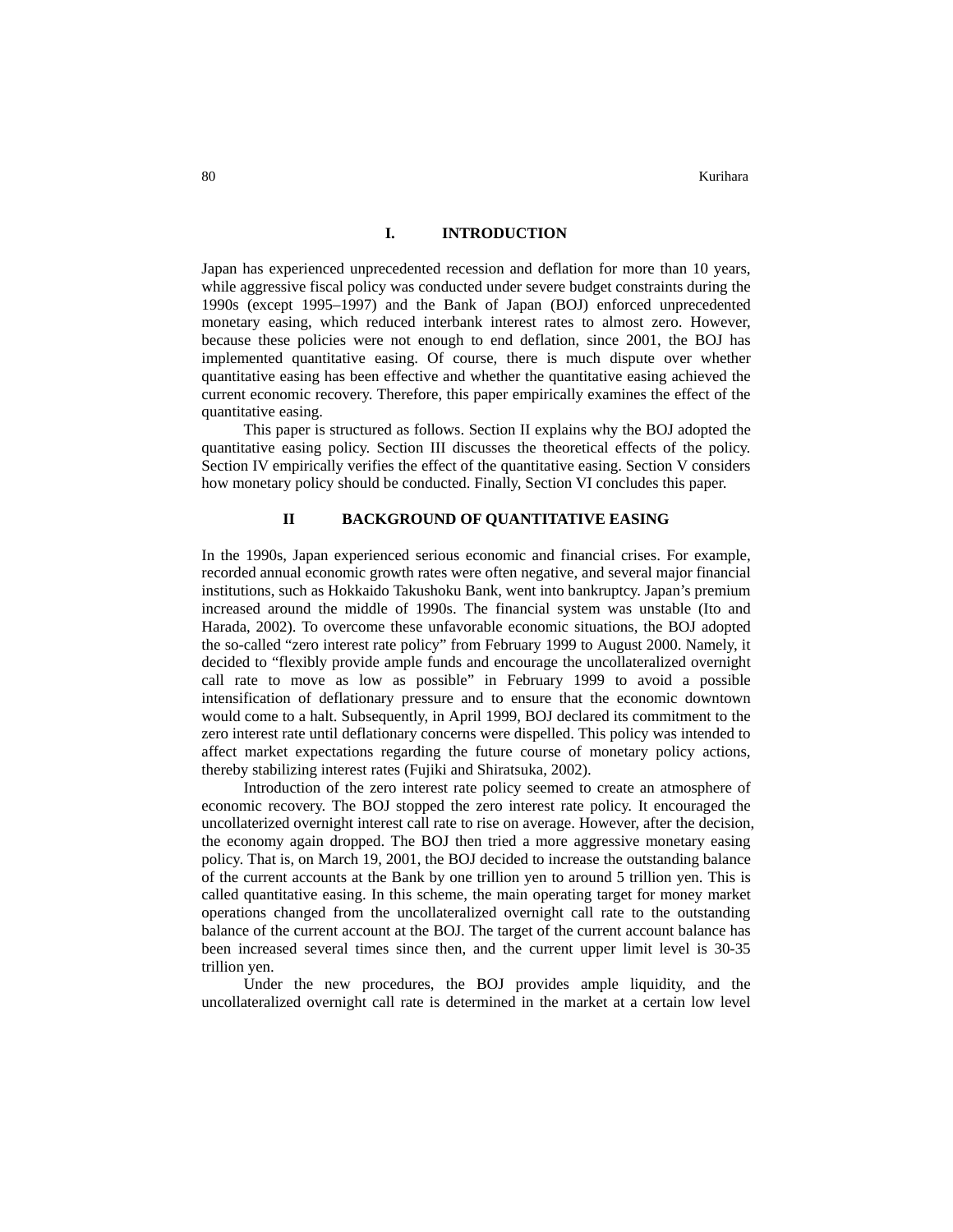below the ceiling set by Lombard-type lending facilities. In reality, the call rates have been almost zero percent since the introduction of quantitative easing policy.<sup>1</sup>

It is also notable that the BOJ announced that it would continue the policy until "the inflation rate measured in the consumer price index (perishable foods are excluded) is stably 0% or higher." This announcement may have the "time duration effect" argued by Krugman (1999).

To realize the target, purchase of long-term Japanese government bonds by the BOJ has gradually increased with the present purchase at 14.4 trillion yen, which corresponds to about 40% of the new national debt (i.e., 36.4 trillion yen in fiscal 2003). Additionally, the BOJ started to purchase stocks held by private banks.

## **III. HAS QUANTITATIVE EASING BEEN EFFECTIVE?**

Now, few disagree that the Japanese economy is on the road to recovery and growth. However, there is no consensus as to whether the reason for the recovery is the BOJ's monetary policy, especially the quantitative easing. This is partially because theoretical grounds for quantitative easing are not fully developed at this time.

First, we need to examine whether the change (increase) in the current account balance is really possible. Demand for the current account balance depends on the nominal interest rate, which is the opportunity cost of maintaining the current account balance. Therefore, in general, to increase the balance, we need to decrease the interest rate. As the interest rate is already almost zero, increasing the balance seems difficult.

In reality, the current account balance has increased greatly. We can point out the following reasons. First, telecommunication expenses and various costs associated with funds transactions may not be paid as the market interest rate is very low. So, private institutions cannot invest funds held at the BOJ's current account into money market instruments. Second, financial institutions feared that obtaining capital from the short-term market would become difficult because of the unstable financial markets.

How does the increase in the balance of current accounts affect interest rates and other asset prices? Of course, short-term interest rates are theoretically expected to decrease in response to an increase of the current account balance. Similarly, stock prices would rise and the yen would depreciate. However, the influence on interest rates and stock prices largely has not been realized.<sup>2</sup> The main reason is that there was no room for short-term interest rate to decline. For the exchange rate, the Japanese yen actually depreciated from 116.44 yen/\$ (February 2001) to 133.89 yen/\$ (February 2002), but this is mainly because of the economic recovery of the United States and the instability of the Japanese financial system. Furthermore, it is noted that the depreciation of yen would end deflation but it is costly to Japan (Meltzer, 2001).

How does the policy affect the depository institutions? Theoretically, the portfolio rebalance effect exists. In general, financial institutions consider the changes of interest rates and construct their optimal portfolios by increasing or decreasing loans, bonds, stocks, and other assets. When the short-term interest rate drops, banks expect to increase their lending activities. However, the interest rate seemed not to have a strong influence on banks' behaviors. The reason is that the interest rate in Japan was near zero,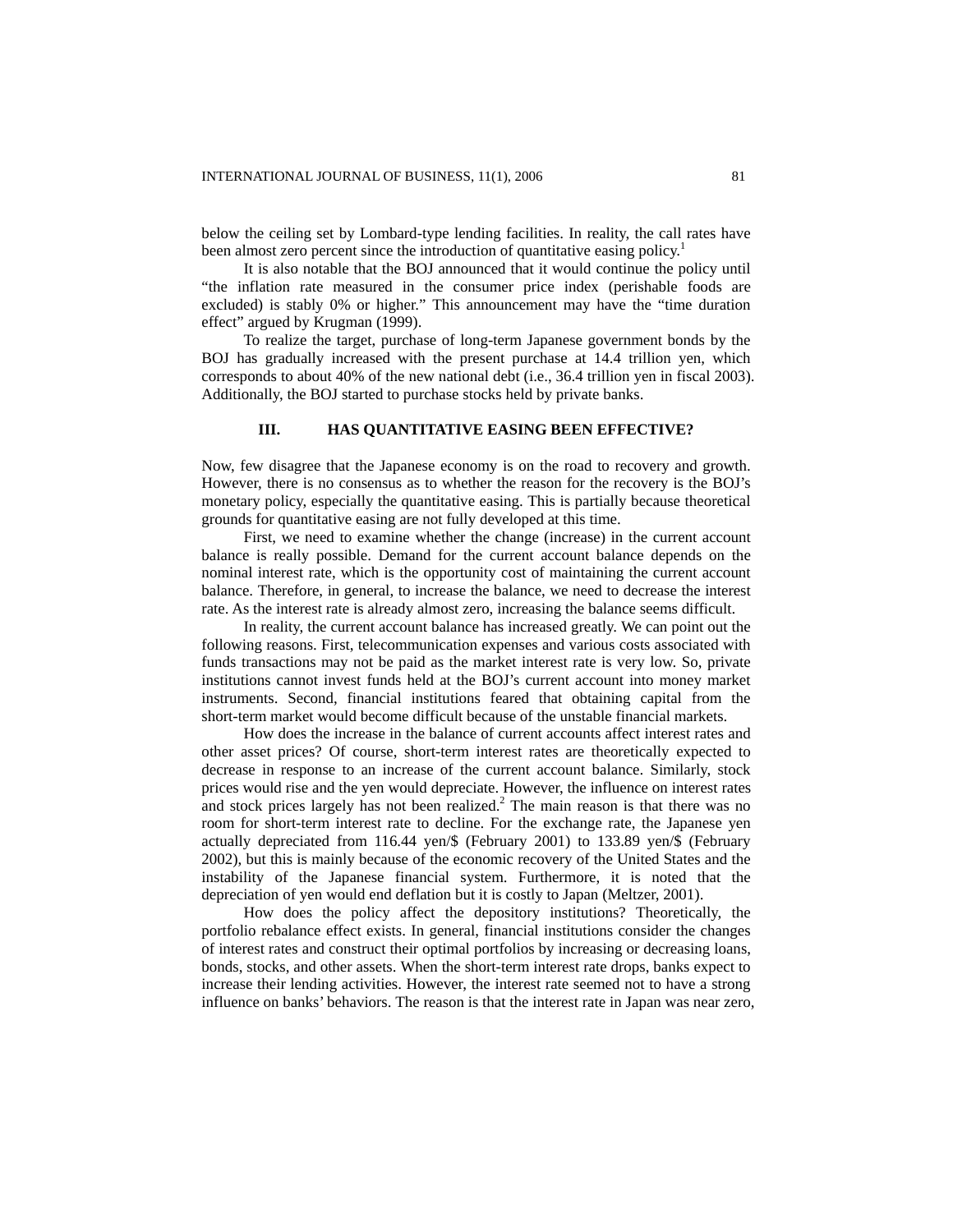and Japanese financial institutions could not increase their risk-taking because they had large nonperforming loans. Thus, the portfolio rebalance effect was not realized.

Finally, let's consider how the quantitative easing affects the economy. It is important to consider the movement of the monetary base, money supply, and gross domestic product (GDP). These three indices exhibited similar trends around 1995. Since then, the increase of the monetary base has been remarkable; on the other hand, the increase of the money supply was not so large, and the GDP leveled off. $3$ 

Raising the reserve target may have been perceived as a signal indicating the BOJ's accommodative policy stance (Oda and Ueda, 2005). Most economists also argue that quantitative easing policy has contributed to financial stability. However, the above-mentioned brief evidence may suggest that quantitative easing has not been very effective. In addition, many Japanese economists have stated that the recent economic recovery is not due to the quantitative easing policy. However, there is some possibility that the "time duration effect" is effective. Therefore, I think that it is appropriate to evaluate the effect of the quantitative easing policy by using an econometric model.

## **IV. IS QUANTITATIVE EASING NECESSARY?**

Fukao (2000), Ahearne et al. (2002), and Shinpo (2002) argued that deflation and severe economic recession in the 1990s were caused not by the structural factors but by the macro supply and demand gap and that the insufficient monetary easing was the principal cause of deflation and recession. However, I would argue that both factors might influence the Japanese economy because the structural elements (e.g., increasing low-price imports, the IT revolution, and deregulation) seem to have been significant factors. In sum, it is difficult to determine a single cause, and we will best measure the relative importance of these factors by econometric analyses.

First, we regress the growth rate of GDP deflator on both the structural and the macro gap factors. The result is shown in Table 1. To focus on the post-bubble period, the sample period is from 1992 Q1 to 2004 Q3.

| Sample    | Constant  | Growth Rate | <b>Expected Rate</b> | <b>Growth Rate</b> | adj. $\mathbb{R}^2$ |
|-----------|-----------|-------------|----------------------|--------------------|---------------------|
| Period    |           | of GDP Gap  | of Inflation         | of Import          |                     |
|           |           | $(-1)$      | $(+1)$               | Price $(-1)$       |                     |
| 1992:Q1   | $-0.76$   | 0.21        | 0.42                 | 0.008              | 0.47                |
| 2004 : Q4 | $(-4.93)$ | (2.39)      | (2.16)               | (0.40)             |                     |

**Table 1**  Analysis of inflation

Notes. Potential GDP is quoted from Economic Outlook (OECD) and other data are from IFS (IMF). Expected rate of inflation is assumed to be equal to actual rate. All data are seasonally adjusted. The figures in the parentheses are t-values.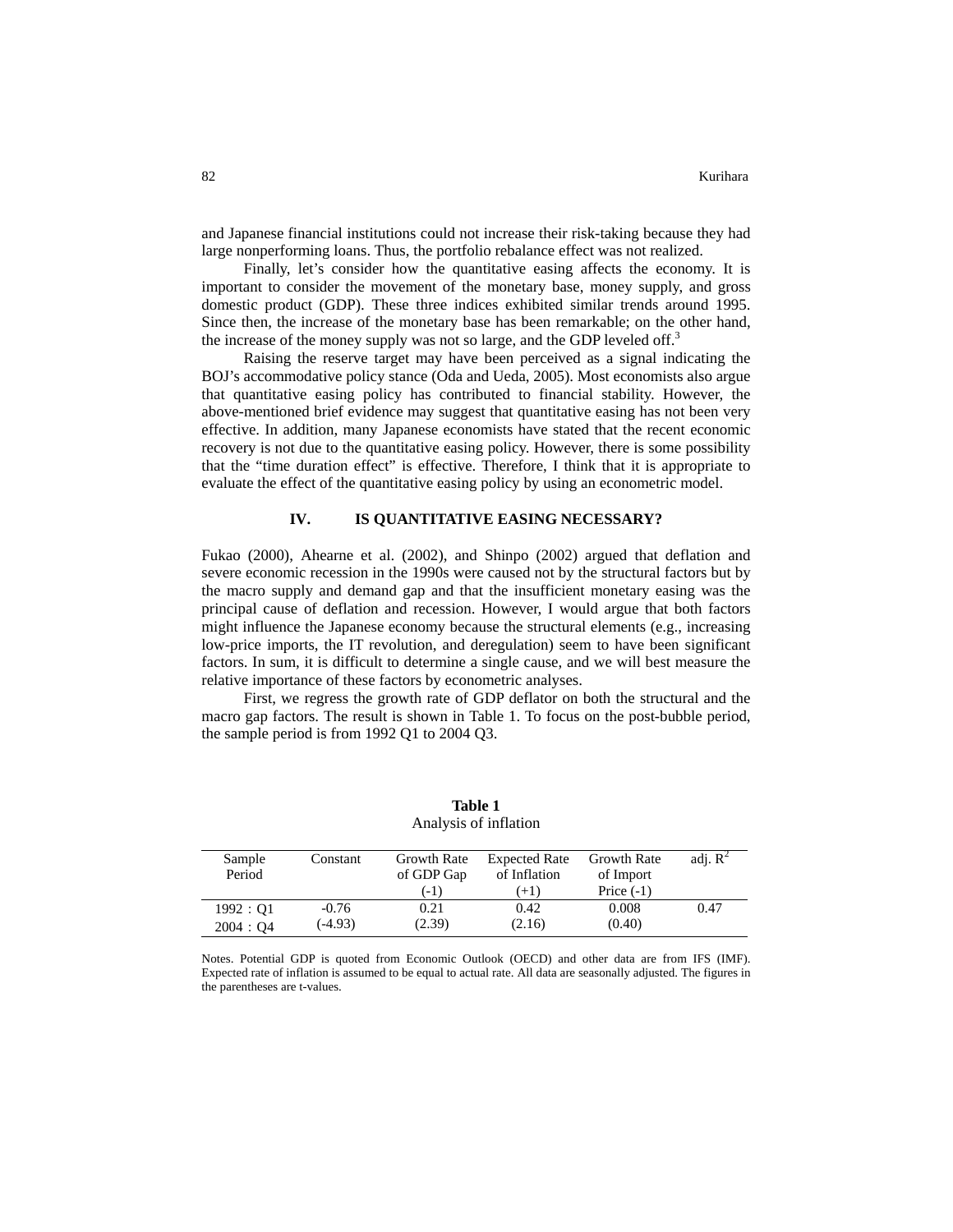| Sample    | Constant | <b>Growth Rate</b> | Growth Rate of | Growth  | Inflation | adi. $\mathbb{R}^2$ |
|-----------|----------|--------------------|----------------|---------|-----------|---------------------|
| Period    |          | of Money           | Government     | Rate of | Rate      |                     |
|           |          | Supply             | Expenditure    | Export  | $(-1)$    |                     |
| 1992 : O1 | 3.42     | 0.13               | $-0.77$        | 0.05    | $-0.99$   | 0.53                |
| 2004:04   | (6.78)   | (2.24)             | $(-4.65)$      | (2.96)  | $(-4.28)$ |                     |

## **Table 2** Analysis of nominal growth rate

Note. See notes in Table 1.

## **Table 3** Analysis of money supply

| Sample Period | Constant | In Monetary Base | In Money<br>Supply $(-1)$ | adj. $R^2$ |
|---------------|----------|------------------|---------------------------|------------|
| 1992:1        | 1.69     | 0.05             | 0.71                      | 0.98       |
| 2004:4        | (4.77)   | (4.73)           | (11.57)                   |            |

Note. Data (monthly) are retrieved from [http://www.boj.or.jp/stat/stat\\_f.htm](http://www.boj.or.jp/stat/stat_f.htm) (Bank of Japan).

The result shows that the main reason for deflation was the deterioration of the macro supply and demand gap. The import price variable has an insignificant but positive coefficient, which suggests that lower import prices accelerated deflation.

Second, I examine the influence of monetary easing on economic growth. Jinushi (2000) and Kurihara (2003) showed that monetary easing in the 1990s was insufficient. On the other hand, there is some possibility that the relationship between money supply and GDP is unstable because of the zero interest rates and Japanese households' strong preference for safe assets.

To demonstrate the influence of monetary easing on economic growth, Table 2 shows a regression result in which nominal GDP growth rate is regressed on the rate of money supply, the rate of government expenditure, the rate of export volume, and inflation rate. The sample period is also from 1992 Q1 to 2004 Q3.

Note that the coefficient of the money supply is significant and large. The result suggests that quantitative easing is needed because it should increase money supply.

Of course, there is some criticism that money supply would not increase even if monetary base increases rapidly. If money supply and monetary base are not related, quantitative easing becomes groundless. A similar econometric analysis is performed to confirm the relation. The results are shown in Table 3.

Table 3 suggests that although the increase of the money supply was not as large as that of the monetary base, monetary base has a significant effect on money supply. This result supports the quantitative easing policy. In addition, although we do not provide evidence here, monetary expansion may also have prevented the appreciation of the yen. $4$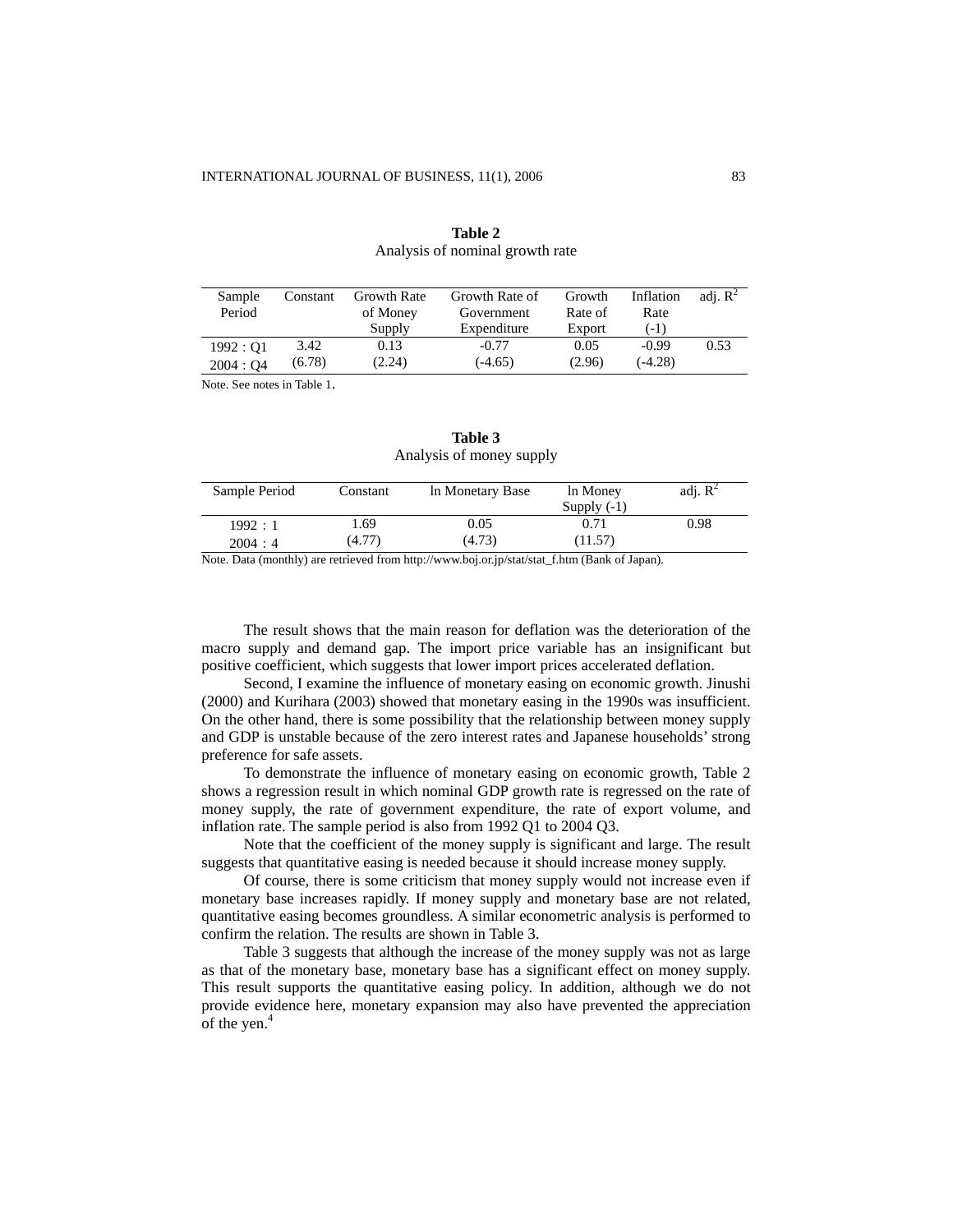## **V. HOW SHOULD MONETARY POLICY BE CONDUCTED?**

The BOJ has adopted traditional methods that are used all over the world, such as official discount rates, open market operations, reserve requirements, and so on, as monetary policy instruments. However, when these have been insufficient, the Bank has adopted Lombard-type lending and started to purchase long-term government bonds, stocks possessed by financial institutions, and asset-backed securities (ABSs). As central banks usually do not purchase assets accompanied by credit risks, purchases of stocks and ABSs are unprecedented policies not only in Japan but also all over the world.

Among these policies, the buying up of long-term government bonds has been remarkable. Its volume is quite large as mentioned before. However, there is a possibility of misinterpreting government bond prices, that is, "price support policy." Furthermore, when inflation is expected, the BOJ will face a dilemma because monetary tightening decreases the value of long-term government bonds, causing BOJ's huge losses.

Some argue that the BOJ should consider purchasing foreign loans, real estate investment trusts (REIT), and exchange traded funds (ETF/index shares).<sup>5</sup> These policies are designed to respond to future situations. Whether the BOJ needs to provide more liquidity is a key to the introduction of these measures. The policies must be introduced with great care, as there are some serious side effects. Fortunately, as the economic situation is now improving, the BOJ does not have to implement these policies.

Another important point that should be taken into account is the role of expectations. A long-term interest rate is an average of the present value of current and expected future short-term rates. The short-term interest rate is almost zero, so changing the long-term rate means changing future expectations. To realize this, some policies, for example, "time duration effect," would be needed and effective.

Clouse et al. (2000) stated that a zero interest rate policy pursued by using the short-term financial instruments in open market operations would not be a useful way to increase the amount of the monetary base because short-term financial instruments and the monetary base are essentially perfect substitutes for each other. However, the effect obtained via expectations regarding the future paths of the nominal interest rate, the inflation rate, and asset prices would be useful. Manipulating policy duration may become important in the future.

## **VI. CONCLUSION**

I admit that we should evaluate BOJ's recent monetary policy with great care. In particular, the transmission mechanism should be presented more clearly, and clear evidence about the portfolio rebalancing effect is needed.

This paper suggests that monetary expansion is effective. However, I am not ignoring other policy efforts. Structural reforms for bad debt, excessive debt, over-employment, and so on should be considered at the same time. To make quantitative easing fully effective in restoring Japan's economy to a sustainable growth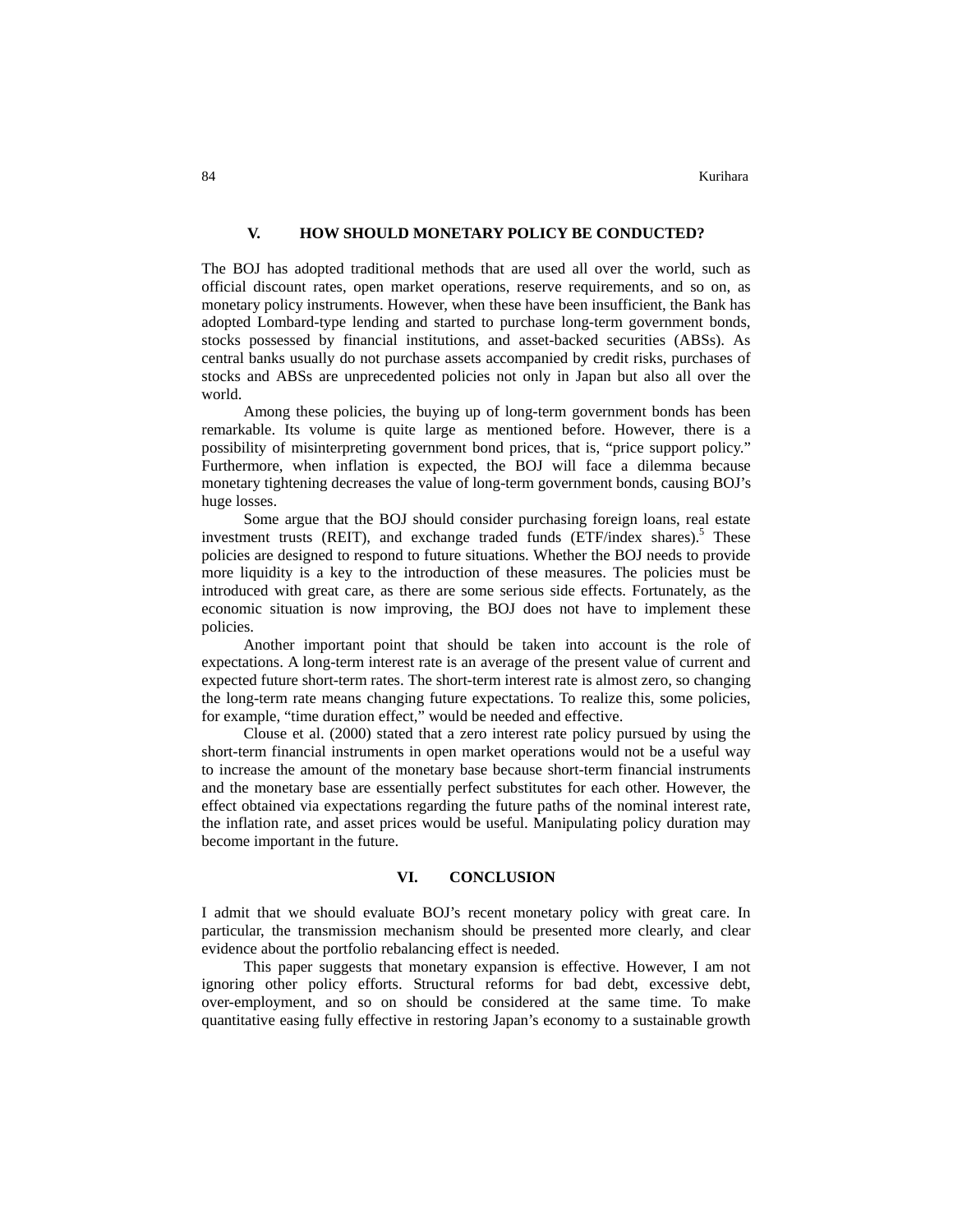path, progress in structural reforms with respect to the financial system (e.g., resolution of the nonperforming assets problem) is essential. Of course, structural reform may be accompanied by painful adjustments. Without such adjustments, however, neither improvement in productivity nor sustainable economic growth can be obtained. Finally, I want to emphasize that it is important to eliminate excessive pessimism.

## **ENDNOTES**

- 1. It seems that zero interest rate and quantitative easing policies have targeted almost the same policy effect. The difference is that quantitative easing policy can more clearly set conditions for termination.
- 2. However, Bank of Japan should not be blamed, as the central bank is not a long-term capital supply organization. See Komiya (2000).
- 3. Money supply grows at about 7%, though the monetary base has increased about 70% since March 2001. GDP growth rate was 1.7% during that period.
- 4. The effect of quantitative easing on acceleration of inflation may be small. Refer to Priscilla (2003).
- 5. Recently the syndicated loan claim was deemed acceptable as BOJ's collateral (November, 2003).

## **REFERENCES**

- Ahearne, J., J. Gagnon, K. Haltmaier, and S. Kamin, 2002, "Preventing Deflation: Lesson from Japan's Experience in the 1990s," *International Finance Discussion Papers*, 729.
- Clouse, D., A. Henderson, D. Orphanides, D. Small, and P. Tinsley, 2000, "Monetary Policy When the Nominal Short-Term Interest Rate Is Zero," *Finance and Economics Discussion Series*, 2000-51, Board of Governors of the Federal Reserve System.
- Fukao, M., 2000, "The Bank of Japan Should Conduct Monetary Easing More," in K. Iwata, *The Discussion of Monetary Policy*, Toyokeizai-shinposha (in Japanese).
- Fujiki H., and S. Shiratsuka, 2002, "Policy Duration Effect under the Zero Interest Rate Policy in 1999–2000: Evidence from Japan's Money Market Data," *Monetary and Economic Studies*, *20*(1), 1-32.
- Ito, T., and K. Harada, 2002, "Japan's Banking Crises: Empirical Findings with the Japan Premium and Stock Price," *The Journal of Economics* (Tokyo University), *68*(1), 2-28.
- Jinushi, T., 2000, "Monetary Policy in Japan since the late 1980s: Delayed policy Actions and Some Explanations," in R. Mikitani and A. Posen, *Japan's Financial Crisis and Its Parallels to U.S. Experience*, Institute of International Economics, 13.
- Komiya, R., 2000, "Some Problems about Exchange Rate and Financial Policy," in K. Iwata, *The Discussion of Monetary Policy*, Toyokeizai-shinposha (in Japanese).